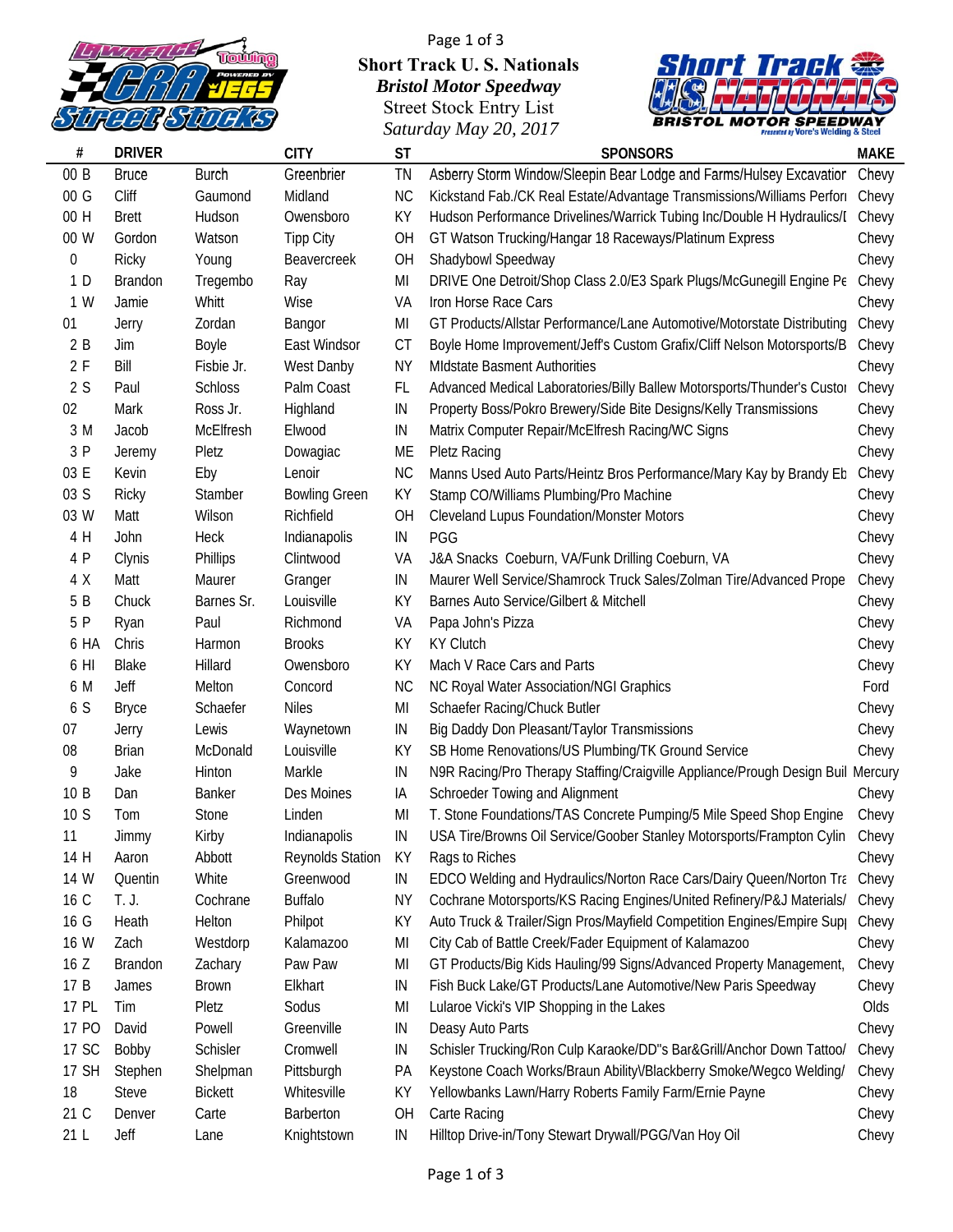

## Page 2 of 3 **Short Track U. S. Nationals** *Bristol Motor Speedway* Street Stock Entry List *S d M 20 2017 Saturday May 20,*



| #            | <b>DRIVER</b> |                  | <b>CITY</b>         | <b>ST</b> | <b>SPONSORS</b>                                                            | <b>MAKE</b> |
|--------------|---------------|------------------|---------------------|-----------|----------------------------------------------------------------------------|-------------|
| 22 CR        | Skeeter       | Crum             | Jeffersonville      | IN        | Pride Concrete                                                             | Chevy       |
| <b>22 CU</b> | John          | Curtis           | Christiansburg      | VA        | Blue Ridge Disposal and Recycling/Goblueridge.co                           | Chevy       |
| 22 K         | James         | Kirby III        | Indianapolis        | IN        | USA Tire/Browns Oil Service/Goober Stanley Motorsports/Frampton Cylin      | Chevy       |
| 22 L         | <b>Brian</b>  | Lewis            | Fairland            | IN        | Jenkins Automotive/Trackside Fabrication                                   | Chevy       |
| 23 G         | Kenny         | Gibson           | Venice              | FL        | Gibson Racing                                                              | Chevy       |
| 231          | Larry         | Isenhower        | Greensboro          | <b>NC</b> | <b>Victory Junction</b>                                                    | Chevy       |
| 24 D         | Dennis        | Deese            | <b>Piney Flats</b>  | TN        | Fan the Flame Ministries (Piney Flats, TN) www.fantheflame.com/Precisio    | Chevy       |
| 24 W         | Jeremie       | Wiggins          | Elyria              | <b>OH</b> | Rick's speedway proformance                                                | Chevy       |
| 25 B         | Louis         | Botti            | Irwin               | PA        | <b>Botti Contracting</b>                                                   | Chevy       |
| 25 C         | Jesse         | Collinge         | <b>Swartz Creek</b> | MI        | Durabyte/S and S Auto Parts/Saginaw Welding Supply/Woolworth Racing        | Chevy       |
| 25 L         | Tory          | Lutz             | Wakarusa            | IN        | Hawn Motorsports/The Brake Man                                             | Chevy       |
| 25 R         | Kyle          | Ribble           | Delton              | MI        | P.R. Builders/Towne Automotive                                             | Chevy       |
| 25 S         | Steven        | Schultz          | Drums               | PA        | <b>Schultz Fabrication/Gerlach Construction</b>                            | Chevy       |
| 25 T         | Christopher   | Titcomb          | Amesbury            | МA        | Beacon Auto/L & W Auto/Seaport Sign Works/Watts Performance                | Chevy       |
| 26 B         | Jeff          | Berg             | Louisville          | ΚY        | Pain Management Consultants/Lambert Paint & Body                           | Chevy       |
| 26 H         | Jordan        | Hahn             | Wanamaker           | IN        | Jock Ishmael Flowers/Smith Autosales                                       | Chevy       |
| 27           | Josh          | Poore            | Anderson            | IN        | Ponderosa/School Street Storage/Day Transport/Gossar Towing                | Chevy       |
| 28 A         | Shawn         | Amor             | Walkerton           | IN        | Dawn Acct. Services/Interstate Fuel Injection/Flag North America/Tims Bo   | Pontiac     |
| 28 P         | Clark         | Perry            | Amherstdale         | WV        | Ellis Supply & Lumber/Fast Action Towing & Recovery                        | Chevy       |
| 28 SH        | Jeffrey       | Shackelford      | Indianapolis        | IN        | St. John Signs and Designs/Yardarm                                         | Chevy       |
| 28 SI        | Dayton        | Sidner           | Pensacola           | FL        | Laidback Southern Boyz/O'Reilly Auto Parts of Pace, FL                     | Chevy       |
| 28 V         | Josh          | Varney           | Leeds               | МE        | Crazy Kid Customs - Lisbon, Maine/B+T Pallet - Lewiston, Maine             | Chevy       |
| 29 F         | Donny         | Fink             | Orlando             | FL        | Start Mechanical/All Florida Septic/Tyngsboro Motors/McKennedy Concre      | Chevy       |
| 29 K         | Mason         | Keller           | Indianapolis        | IN        | Gedek Trailer Sales/ VTI Specialized LLC./Dailey's Used Car Sales          | Chevy       |
| 29 S         | Ken           | Schraufnagel     | Slinger             | WI        | Super Excavators inc./Visu Sewer inc./Wissota Sand & Gravel/Motor Mast     | Chevy       |
| 29 T         | Mike          | Todd             | Pleasant Hill       | IA        | Fasterhouse.com/TMC Transportation/Pro Auto Glass                          | Chevy       |
| 32 B         | David         | Bayens           | Borden              | IN        | Shane Wilson Lawn Care/Skyline Chili/Gilliat Construction/Todd Campbell    | Chevy       |
| 32 L         | Rich          | Lavallee         | Dixon               | CA        | Buckhorn Bar & Grill                                                       | Chevy       |
| 32 S         | Greg          | Schramm          | Wellington          | <b>OH</b> | Country Skateland/S&W Chassis/Schaeffer's Racing Lubricants/CLS            | Chevy       |
| 33           | Kimmie        | Greig            | Indianapolis        | IN        | Kentucky Turf/Jimmy's Diner/Hart's Auto Center/Smith Auto/Action Autom     | Chevy       |
| 35           | Bill          | Ashton           | Hopwood             | РA        | Buck Stoves/Bill's Wood Stoves Hopwwod, PA/Buck's Tiny Houses              | Chevy       |
| 36           | Corey         | <b>Hutchings</b> | Salem               | CT        | Perry Latrobe Collision Center/Larry's Auto Machine                        | Chevy       |
| 39           | Christopher   | Douton           | Waterford           | CT        | Stebbins Discount Trees and Stump Removal/A1 Auto Center IIc               | Ford        |
| 40 G         | Rodney        | Glass            | Belhaven            | <b>NC</b> | Crop Production Services/Dekalb Seed Corn/Hawkeye Acres Inc.               | Chevy       |
| 40 M         | Toby          | Montgomery       | Vicksburg           | MI        | Snyder's Engines/Luxracing                                                 | Chevy       |
| 40 P         | Royce         | Peters           | Kingsport           | ΤN        | Bloomingdale Car Care                                                      | Chevy       |
| 42 PE        | Curtis        | Peeples          | Round-o             | SC        | Webster Plumbing and Gas                                                   | Chevy       |
| 42 PR        | <b>Nick</b>   | Pressler         | Buchanan            | MI        | GT Products/Fish Buck Lake/Lane Automotive/Kalamazoo Speedway              | Chevy       |
| 43           | Douglas       | Post             | Radcliff            | ΚY        | Post Racing                                                                | Chevy       |
| 44 B         | Chuck         | Barnes Jr.       | Louisville          | ΚY        | All-Star Truck Repair/KY Clutch/Barnes Auto Service                        | Chevy       |
| 44 H         | Scott         | Holbert          | Louisville          | KY        | All-Star Truck Repair/KY Clutch/Barnes Auto Service                        | Chevy       |
| 44 L         | Colby         | Lane             | New Castle          | IN        | Ed Martin Auto Group/Tom True Auto/Vanhoy Oil/Thompson Agri Service        | Chevy       |
| 48           | Eric          | <b>Brown</b>     | Springville         | ΝY        | Bob Spengler Snap On/Boston Deli/Martin Brothers Chevrolet/McCool Pai      | Chevy       |
| 52 B         | Duke          | Bare             | Meadowview          | VA        | Catch 22/Real Tree Specialist/JPF/TNT Graphics                             | Chevy       |
| 52 S         | Bob           | Sibila Jr.       | Independence        | <b>OH</b> | Friedel Trucking/Good Ole Daze/ChieftainTrucking                           | Chevy       |
| 54 C         | Tony          | Conway           | Louisville          | ΚY        | Skyline Chili Louisville/Gilliatt Construction/Todd Campbell Racing/Owen I | Chevy       |